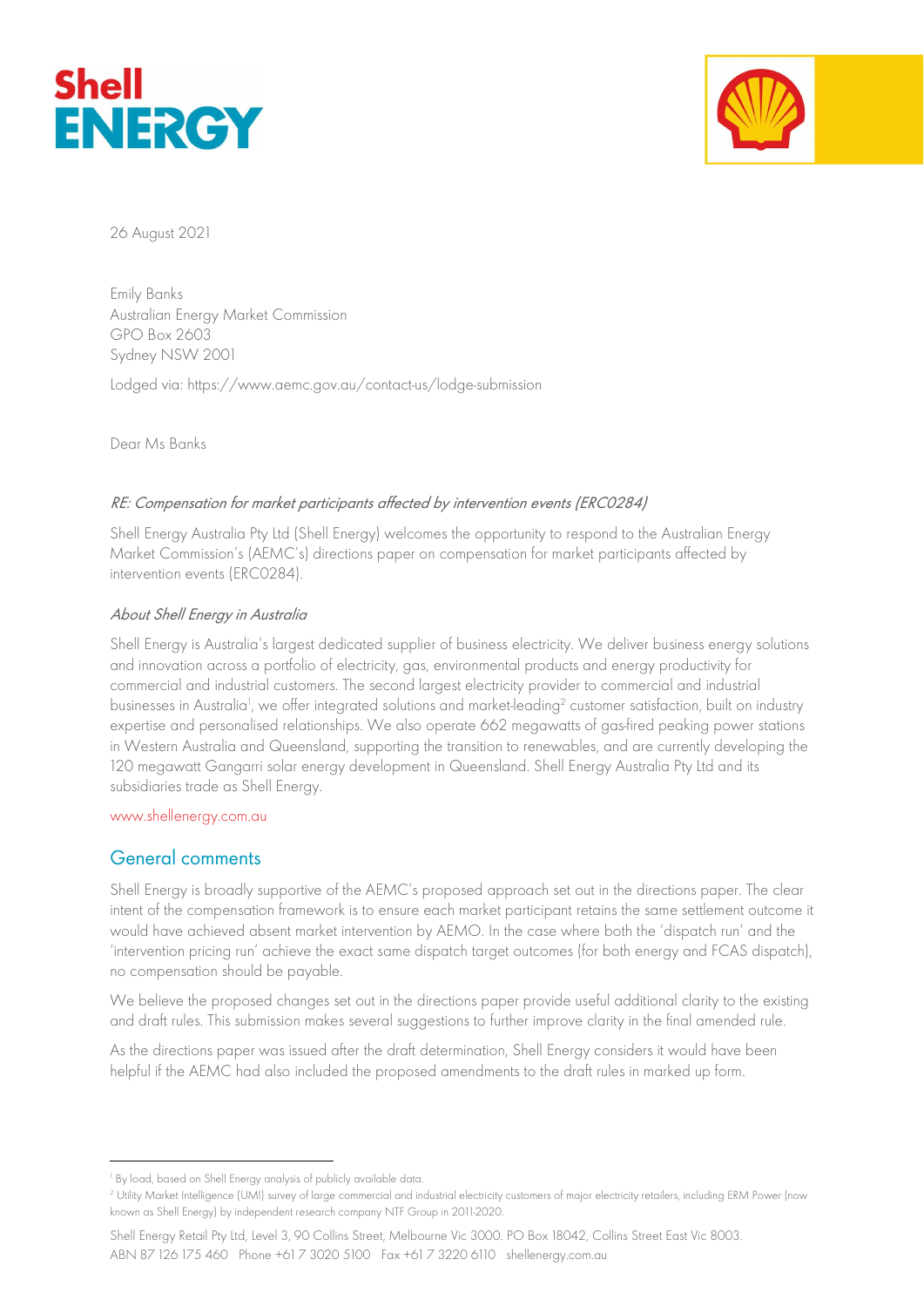



## Question 1: Options for calculating compensation

Shell Energy supports Option 2, noting that transparency could be improved with respect to AEMO's 'scaling' process. Our reasoning is as follows.

We agree that where a generating unit or scheduled load's dispatch deviates from its dispatch target due to the provision of dispatched FCAS, the compensation calculation should take the level of dispatched FCAS into account and ensure that over-compensation does not occur.

We support the proposed addition to Clause 3.12.2 to clarify that, where both the 'dispatch run' and the 'intervention pricing run' achieve the exact same dispatch target outcomes (for both energy and FCAS), no compensation or return of settlement funds should be payable.

This would limit AEMO's calculation of compensation to only those generating units or schedules loads where the dispatch target for energy and/or FCAS is different between the 'dispatch run' and the 'intervention pricing run'. This would provide the added benefit that where a generating unit's or scheduled load's dispatch deviates due to the provision of uncompensated mandatory primary frequency response, compensation or return of settlement funds would not payable. This would match the settlement outcomes that occurs absent an AEMO market intervention event.

Where actual dispatch targets for energy and/or FCAS are different between the 'dispatch run' and the 'intervention pricing run', we support compensation being calculated in accordance with Option 2. However, our one concern with Option 2 is that there is a lack of transparency and consultation associated with the 'scaling' process to be implemented by AEMO. We recommend the final rule be strengthened in this area.

# Question 2: Clarifying the objective of the compensation framework

We agree with AEMO that the draft determination's proposed wording of 3.12.2(a)(2) (which outlined a twoway compensation approach for market customers) was inconsistent with the formula in 3.12.2(d) (which outlines a one-way compensation approach for market customers). However, we also agree with the AEMC that "specifying the intent of the compensation framework for both affected participants and scheduled loads remains important". This is consistent with our overarching support for 'plain English' clauses in the National Electricity Rules (NER) that clarify intent and remove ambiguity.

We therefore support the AEMC's proposed approach of adding a new, appropriately worded paragraph stating the framework's objective.

# Question 3: Characterisation of bi-directional units

The AEMC's draft determination for the 'integrating storage' rule change (ERC0280) proposes to use a single DUID for bi-directional units. If this occurs, and if the compensation framework continues to be based on whether a participant is classified as an affected participant or scheduled load, then we agree it would be useful for the NER to clarify how bi-directional units will be treated in different circumstances.

The AEMC has suggested that the clarification should stipulate that:

"… where a unit is capable of operating as both a scheduled generator and a scheduled load, the choice of applicable compensation framework will be based on the MW target issued to the unit by NEMDE in a given intervention price trading interval, notwithstanding that unit's actual performance over the interval." 3

<sup>&</sup>lt;sup>3</sup> AEMC, *Directions paper, National electricity amendment (compensation for market participants affected by intervention events) rule, 15 July 2021, p28*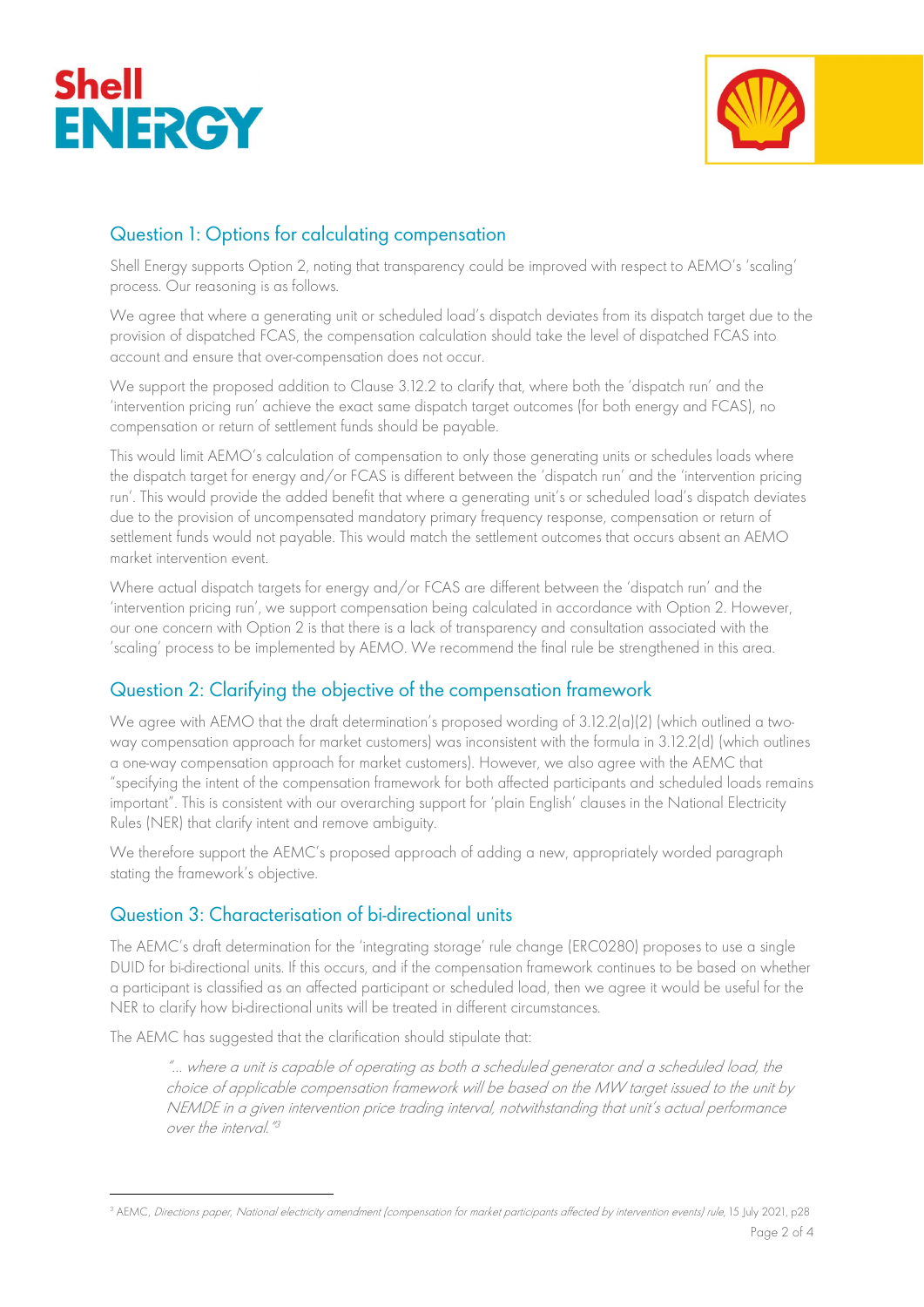



However, the AEMC provides no guidance if the applicable MW target is to be based on the 'dispatch run' or the 'intervention run'.

In the case that a bi-directional unit's dispatch target is 0 MW in an intervention interval, the AEMC suggests that the compensation framework should be "based on the target in the intervention pricing run… as it would focus on what the participant would have been doing but for the intervention"<sup>4</sup> . We support the AEMC's view because it is consistent with the overarching principle, 'that compensation must be based on what the participant would have been settled at absent AEMO market intervention'.

However, we note that the previous paragraph was for a specific case (a dispatch target of 0 MW in the dispatch run). We are concerned that the discussion in Section 5 of the directions paper does not result in the correct compensation or settlement refund under all circumstances. In our view, there are scenarios where the treatment of a bi-directional unit (with respect to compensation) should be based on a combination of:

- 'dispatch run' dispatch targets
- intervention run' dispatch targets
- actual metered output, exclusive of calculated FCAS response.

As such, we believe that the NER should not attempt to address all conceivable scenarios. Instead, the NER should stipulate that AEMO, when calculating compensation, must adhere to the principle, "that compensation must be based on what the participant would have been settled at, absent AEMO market intervention".

The following examples illustrate our views on how it may be appropriate to use different combinations of dispatch targets and/or actual metered outputs in different scenarios to categorise bi-directional units for the purpose of compensation. These are for illustrative purposes only and are not intended to capture all the outcomes which could arise at dispatch.

- 1. Assume the intervention run dispatch target ≤ 0MW (i.e. the bi-directional unit would have been charging), and the dispatch run dispatch target > 0MW (generating). In this case, the unit would be required to refund settlement revenue as an affected participant (based on actual output) with a floor of  $OMW.<sup>5</sup>$
- 2. Assume the intervention run dispatch target ≥ 0MW, and the dispatch run dispatch target < 0MW. In this case, the bi-directional unit should be compensated as both a scheduled load and an affected participant for the purpose of compensation.
	- o The unit should be treated as scheduled load (that was forced to consume above 0MW) based on its actual consumption, and compensated accordingly.
	- o The unit should also be treated as an affected participant (that was forced to entirely curtail its generation) based on its intervention run dispatch target.
- 3. Assume the intervention run dispatch target ≥ 0MW (i.e. the bi-directional unit would have been generating), and the dispatch run dispatch target = 0MW. In this case, the unit should be compensated as an affected participant.
- 4. Assume the intervention run dispatch target ≤ 0MW (i.e. the bi-directional unit would have been charging), and the dispatch run dispatch target = 0MW. In this case, there should be no action.

<sup>4</sup> Ibid

 $^5$  Note that this assumes the intervention run price is positive. If it was negative, then there would be a situation analogous to the next scenario in this list.